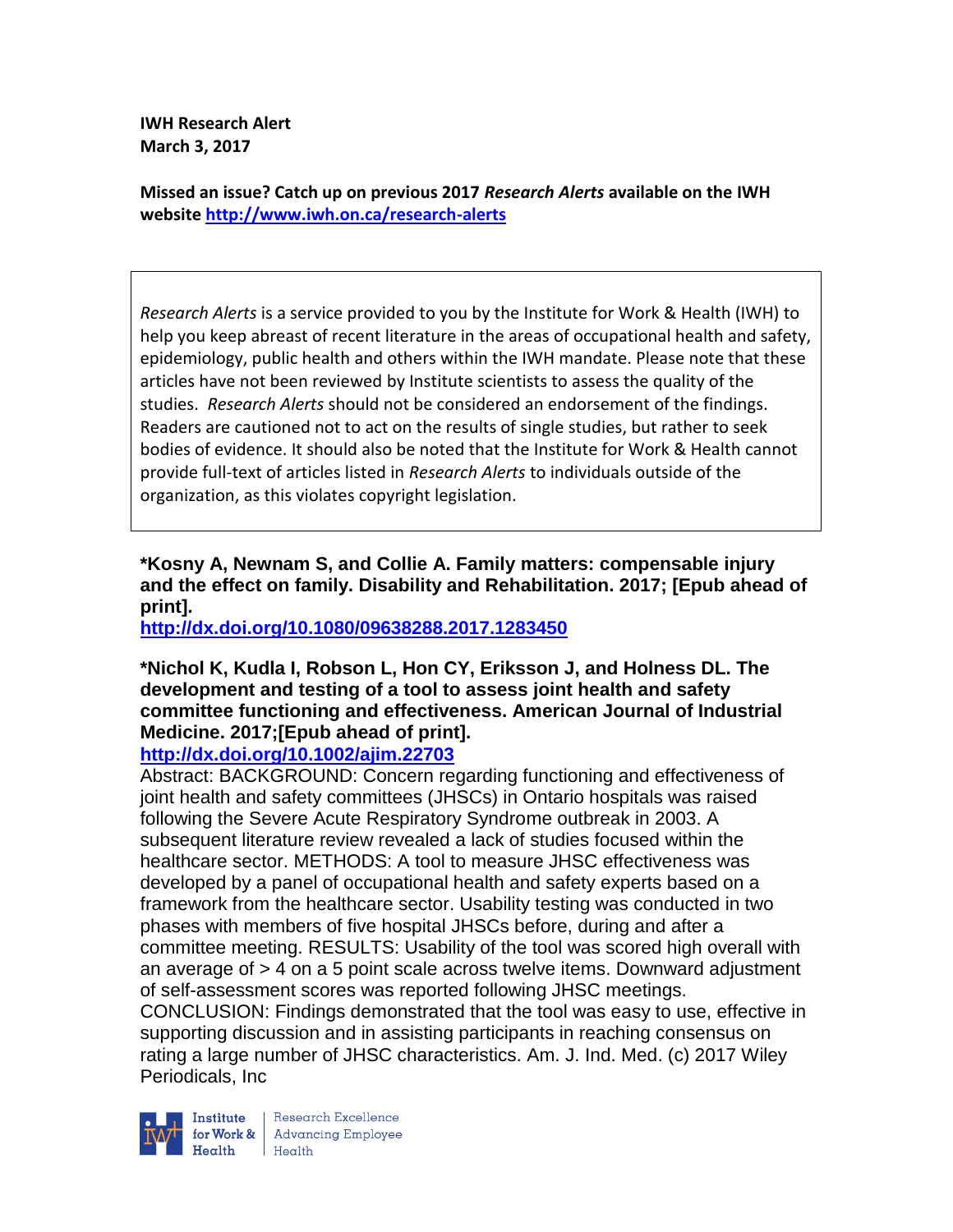#### **Ahlstrom L, Dellve L, Hagberg M, and Ahlberg K. Women with neck pain on long-term sick leave-approaches used in the return to work process: a qualitative study. Journal of Occupational Rehabilitation. 2017; 27(1):92- 105.**

**<http://dx.doi.org/10.1007/s10926-016-9636-3>[open access]** Abstract: Purpose There are difficulties in the process of return to work (RTW) from long-term sick leave, both in general and regarding sick leave because of neck pain in particular. Neck pain is difficult to assess, problematic to rehabilitate, and hard to cure; and it is not always easy to decide whether the pain is workrelated. The outcome of RTW could be dependent upon individuals' approaches, defensive or offensive behaviors, and choices related to their self-efficacy. The aim of this study was to identify approaches used in the RTW process among women with neck pain on long-term sick leave from human service organizations. Methods This is a qualitative descriptive study based on grounded theory. A Swedish cohort of 207 women with a history of long-term sick leave with neck pain from human service organizations answered open-ended written questions at 0, 6, and 12 months, and 6 years; and 16 women were interviewed. Results Individuals expressed their coping approaches in terms of fluctuating in work status over time: either as a strategy or as a consequence. Periods of sick leave were interwoven with periods of work. The women were either controlling the interaction or struggling in the interaction with stakeholders. Conclusions Return to work outcomes may be improved if the fluctuating work status over time is taken into account in the design of rehabilitation efforts for women with a history of long-term sick leave and with chronical musculoskeletal conditions

**Brendbekken R, Eriksen HR, Grasdal A, Harris A, Hagen EM, and Tangen T. Return to work in patients with chronic musculoskeletal pain: multidisciplinary intervention versus brief intervention: a randomized clinical trial. Journal of Occupational Rehabilitation. 2017; 27(1):82-91. <http://dx.doi.org/10.1007/s10926-016-9634-5>[open access]** Abstract: OBJECTIVE: This randomized clinical trial was performed to compare the effect of a new multidisciplinary intervention (MI) programme to a brief intervention (BI) programme on return to work (RTW), fully and partly, at a 12 month and 24-month follow-up in patients on long-term sick leave due to musculoskeletal pain. METHODS: Patients (n = 284, mean age 41.3 years, 53.9 % women) who were sick-listed with musculoskeletal pain and referred to a specialist clinic in physical rehabilitation were randomized to MI ( $n = 141$ ) or BI (n = 143). The MI included the use of a visual educational tool, which facilitated patient-therapist communication and self-management. The MI also applied one more profession, more therapist time and a comprehensive focus on the psychosocial factors, particularly the working conditions, compared to a BI. The main features of the latter are a thorough medical, educational examination, a brief cognitive assessment based on the non-injury model, and a recommendation to return to normal activity as soon as possible. RESULTS: The number of patients with full-time RTW developed similarly in the two groups. The

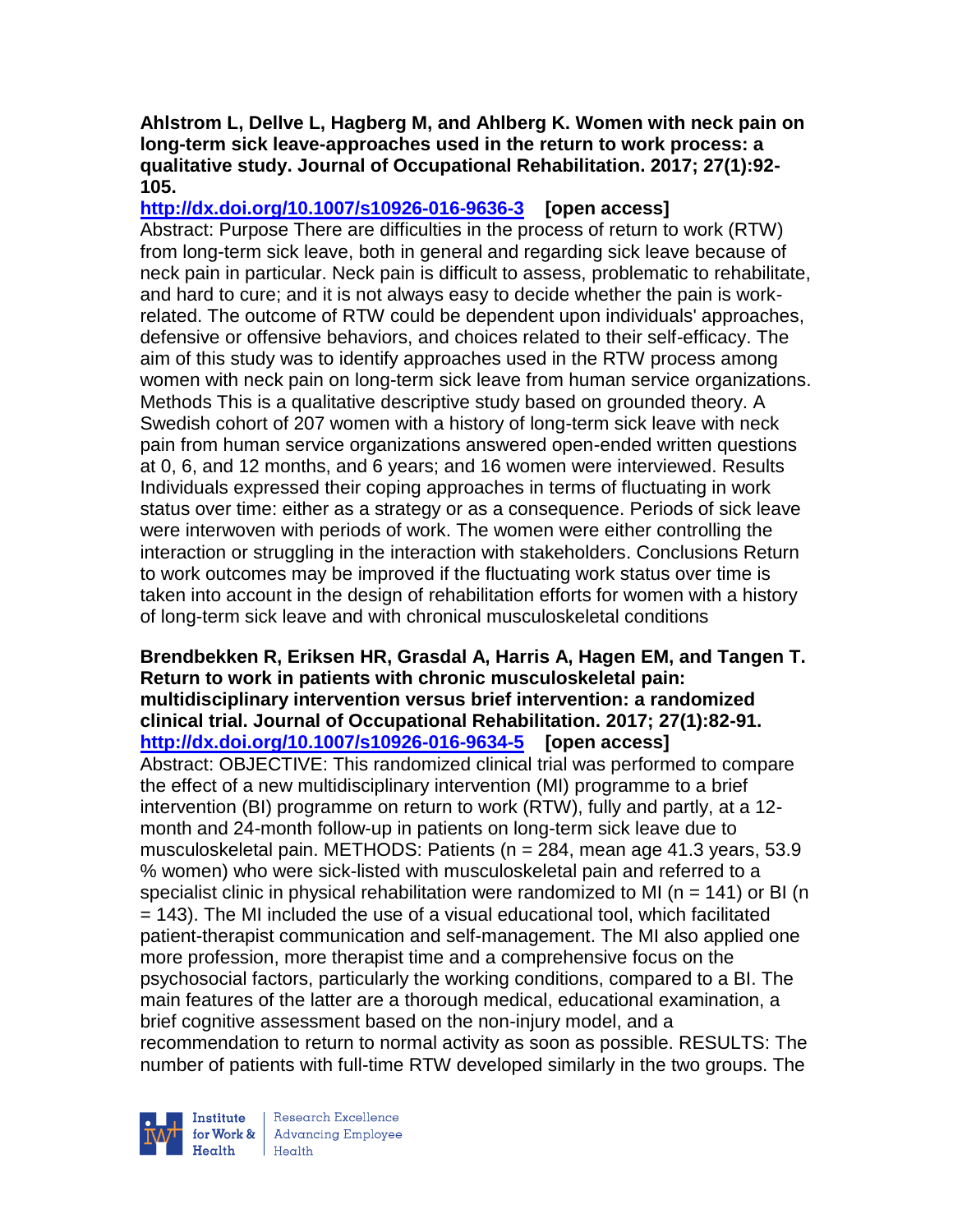patients receiving MI had a higher probability to partly RTW during the first 7 months of the follow-up compared to the BI-group. CONCLUSIONS: There were no differences between the groups on full-time RTW during the 24 months. However, the results indicate that MI hastens the return to work process in longterm sick leave through the increased use of partial sick leave. TRIAL REGISTRATION: http://www.clinicaltrials.gov with the registration number NCT01346423

#### **Durand MJ, Nastasia I, Coutu MF, and Bernier M. Practices of return-towork coordinators working in large organizations. Journal of Occupational Rehabilitation. 2017; 27(1):137-147.**

#### **<http://dx.doi.org/10.1007/s10926-016-9640-7>**

Abstract: Purpose Although the role of return-to-work coordinators (RTW coordinators) is associated with reducing long-term disabilities, little has been written about their practices. The objective of this study was to clearly identify their tasks and activities and the stakeholders with whom they collaborate. Methods A cross-sectional survey was conducted using a web-based selfadministered questionnaire. Participant inclusion criteria were as follows: (1) working for a large organization with 500 or more employees; (2) being responsible for managing disabilities and coordinating the return-to-work process; and (3) having been involved in coordinating the return to work of at least one person in the past year. Results 195 RTW coordinators completed the questionnaire. The three tasks or activities rated as most important were applying laws, policies, and regulations related to work absences and return to work; contacting the absent worker; and planning the return to work. A nursing or occupational health and safety training background significantly influenced the RTW coordinators' practices. In addition, RTW coordinators collaborated mainly with workers and their supervisors. Conclusion Despite a wide variety of contexts and diverging definitions of competencies, a set of common RTW coordination practices appears to exist across industrialized countries. RTW coordinators with a training background in the health field seem better able to assimilate the various dimensions of work disability. Moreover, concerted action was found to be minimal and a far cry from recommendations. The practices defined could serve as a benchmark for describing RTW coordinators' responsibilities in greater detail and allow for cross-organization and cross-country comparisons

#### **Gardner B, Smith L, and Mansfield L. How did the public respond to the 2015 expert consensus public health guidance statement on workplace sedentary behaviour? A qualitative analysis. BMC Public Health. 2017; 17(1):47.**

# **<http://dx.doi.org/10.1186/s12889-016-3974-0>[open access]**

Abstract: BACKGROUND: In June 2015, an expert consensus guidance statement was published recommending that office workers accumulate 2-4 h of standing and light activity daily and take regular breaks from prolonged sitting. This paper describes public responses to media coverage of the guidance, so as



Research Excellence Finantium<br>
for Work & Advancing Employee<br>
Health Health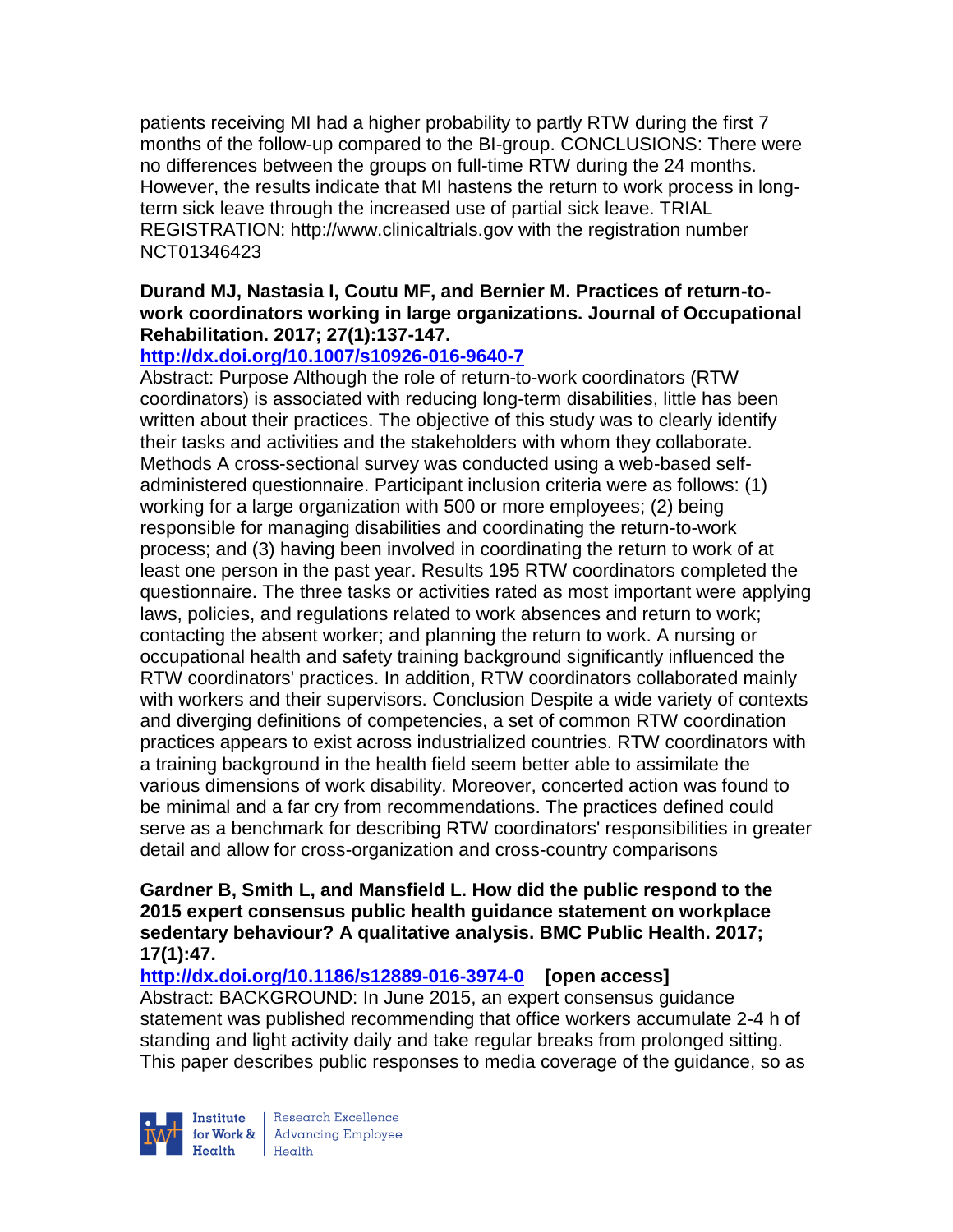to understand public acceptability of the recommendations within the guidance, and perceptions of sitting and standing as health behaviours. METHODS: UK news media websites that had reported on the sedentary workplace guidance statement, and permitted viewers to post comments responding to the story, were identified. 493 public comments, posted in a one-month period to one of six eligible news media websites, were thematically analysed. RESULTS: Three themes were extracted: (1) challenges to the credibility of the sedentary workplace guidance; (2) challenges to the credibility of public health; and (3) the guidance as a spur to knowledge exchange. Challenges were made to the novelty of the guidance, the credibility of its authors, the strength of its evidence base, and its applicability to UK workplaces. Public health was commonly mistrusted and viewed as a tool for controlling the public, to serve a paternalistic agenda set by a conspiracy of stakeholders with hidden non-health interests. Knowledge exchanges focused on correcting others' misinterpretations, raising awareness of historical or scientific context, debating current workplace health policies, and sharing experiences around sitting and standing. CONCLUSIONS: The guidance provoked exchanges of health-promoting ideas among some, thus demonstrating the potential for sitting reduction messages to be translated into everyday contexts by lay champions. However, findings also demonstrated confusion, misunderstanding and misapprehension among some respondents about the health value of sitting and standing. Predominantly unfavourable, mistrusting responses reveal significant hostility towards efforts to displace workplace sitting with standing, and towards public health science more broadly. Concerns about the credibility and purpose of public health testify to the importance of public engagement in public health guidance development

#### **Garritty C, Stevens A, Gartlehner G, King V, and Kamel C. Cochrane Rapid Reviews Methods Group to play a leading role in guiding the production of informed high-quality, timely research evidence syntheses. Systematic Reviews. 2016; 5(1):184.**

#### **<http://dx.doi.org/10.1186/s13643-016-0360-z>[open access]**

Abstract: BACKGROUND: Policymakers and healthcare stakeholders are increasingly seeking evidence to inform the policymaking process, and often use existing or commissioned systematic reviews to inform decisions. However, the methodologies that make systematic reviews authoritative take time, typically 1 to 2 years to complete. Outside the traditional SR timeline, "rapid reviews" have emerged as an efficient tool to get evidence to decision-makers more quickly. However, the use of rapid reviews does present challenges. To date, there has been limited published empirical information about this approach to compiling evidence. Thus, it remains a poorly understood and ill-defined set of diverse methodologies with various labels. In recent years, the need to further explore rapid review methods, characteristics, and their use has been recognized by a growing network of healthcare researchers, policymakers, and organizations, several with ties to Cochrane, which is recognized as representing an international gold standard for high-quality, systematic reviews. PURPOSE: In

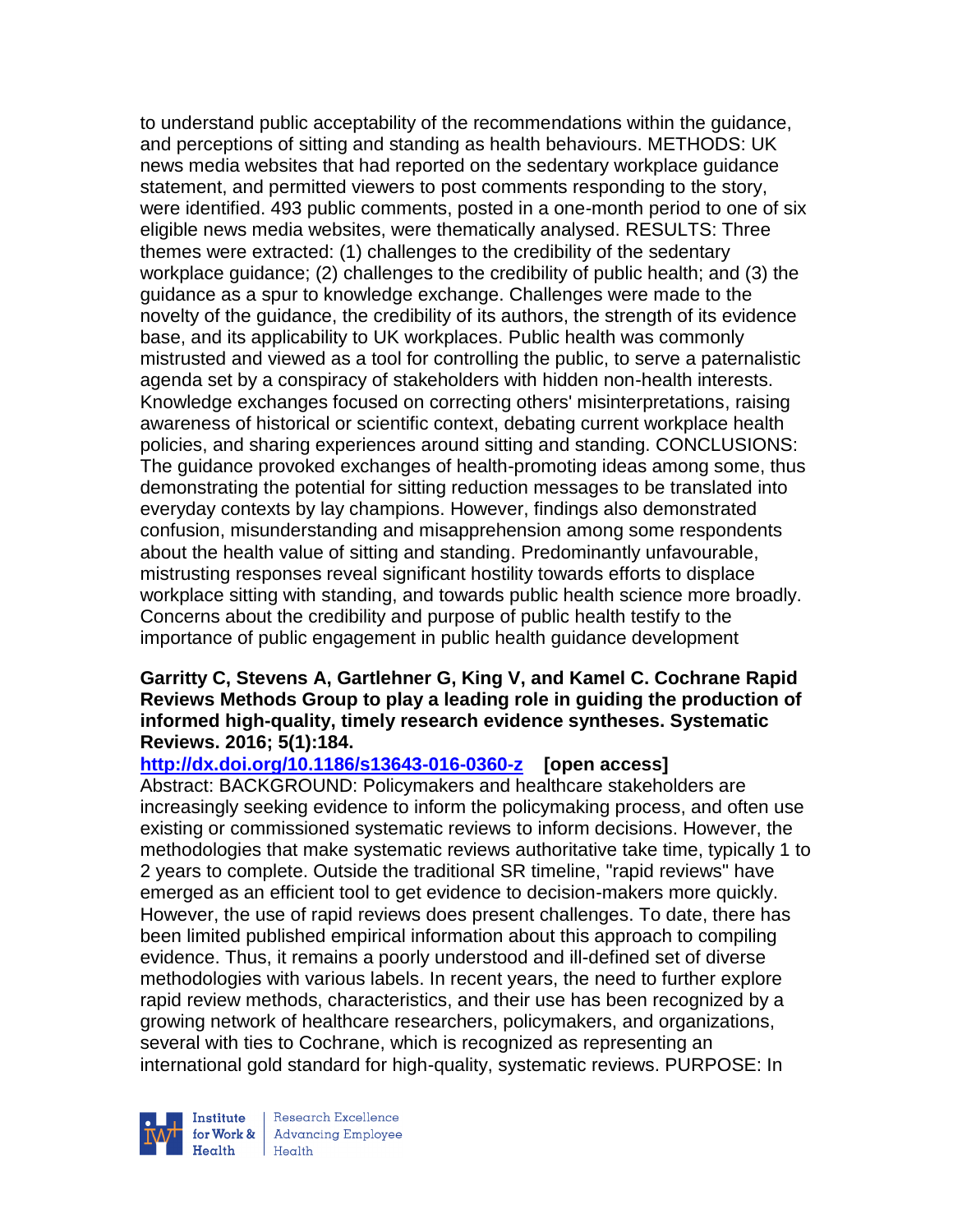this commentary, we introduce the newly established Cochrane Rapid Reviews Methods Group developed to play a leading role in guiding the production of rapid reviews given they are increasingly employed as a research synthesis tool to support timely evidence-informed decision-making. We discuss how the group was formed and outline the group's structure and remit. We also discuss the need to establish a more robust evidence base for rapid reviews in the published literature, and the importance of promoting registration of rapid review protocols in an effort to promote efficiency and transparency in research. CONCLUSION: As with standard systematic reviews, the core principles of evidence-based synthesis should apply to rapid reviews in order to minimize bias to the extent possible. The Cochrane Rapid Reviews Methods Group will serve to establish a network of rapid review stakeholders and provide a forum for discussion and training. By facilitating exchange, the group will strive to conduct research to advance the methods of rapid reviews

#### **Gentles SJ, Charles C, Nicholas DB, Ploeg J, and McKibbon KA. Reviewing the research methods literature: principles and strategies illustrated by a systematic overview of sampling in qualitative research. Systematic Reviews. 2016; 5(1):172.**

**<http://dx.doi.org/10.1186/s13643-016-0343-0>[open access]**

Abstract: BACKGROUND: Overviews of methods are potentially useful means to increase clarity and enhance collective understanding of specific methods topics that may be characterized by ambiguity, inconsistency, or a lack of comprehensiveness. This type of review represents a distinct literature synthesis method, although to date, its methodology remains relatively undeveloped despite several aspects that demand unique review procedures. The purpose of this paper is to initiate discussion about what a rigorous systematic approach to reviews of methods, referred to here as systematic methods overviews, might look like by providing tentative suggestions for approaching specific challenges likely to be encountered. The guidance offered here was derived from experience conducting a systematic methods overview on the topic of sampling in qualitative research. RESULTS: The guidance is organized into several principles that highlight specific objectives for this type of review given the common challenges that must be overcome to achieve them. Optional strategies for achieving each principle are also proposed, along with discussion of how they were successfully implemented in the overview on sampling. We describe seven paired principles and strategies that address the following aspects: delimiting the initial set of publications to consider, searching beyond standard bibliographic databases, searching without the availability of relevant metadata, selecting publications on purposeful conceptual grounds, defining concepts and other information to abstract iteratively, accounting for inconsistent terminology used to describe specific methods topics, and generating rigorous verifiable analytic interpretations. Since a broad aim in systematic methods overviews is to describe and interpret the relevant literature in qualitative terms, we suggest that iterative decision making at various stages of the review process, and a rigorous

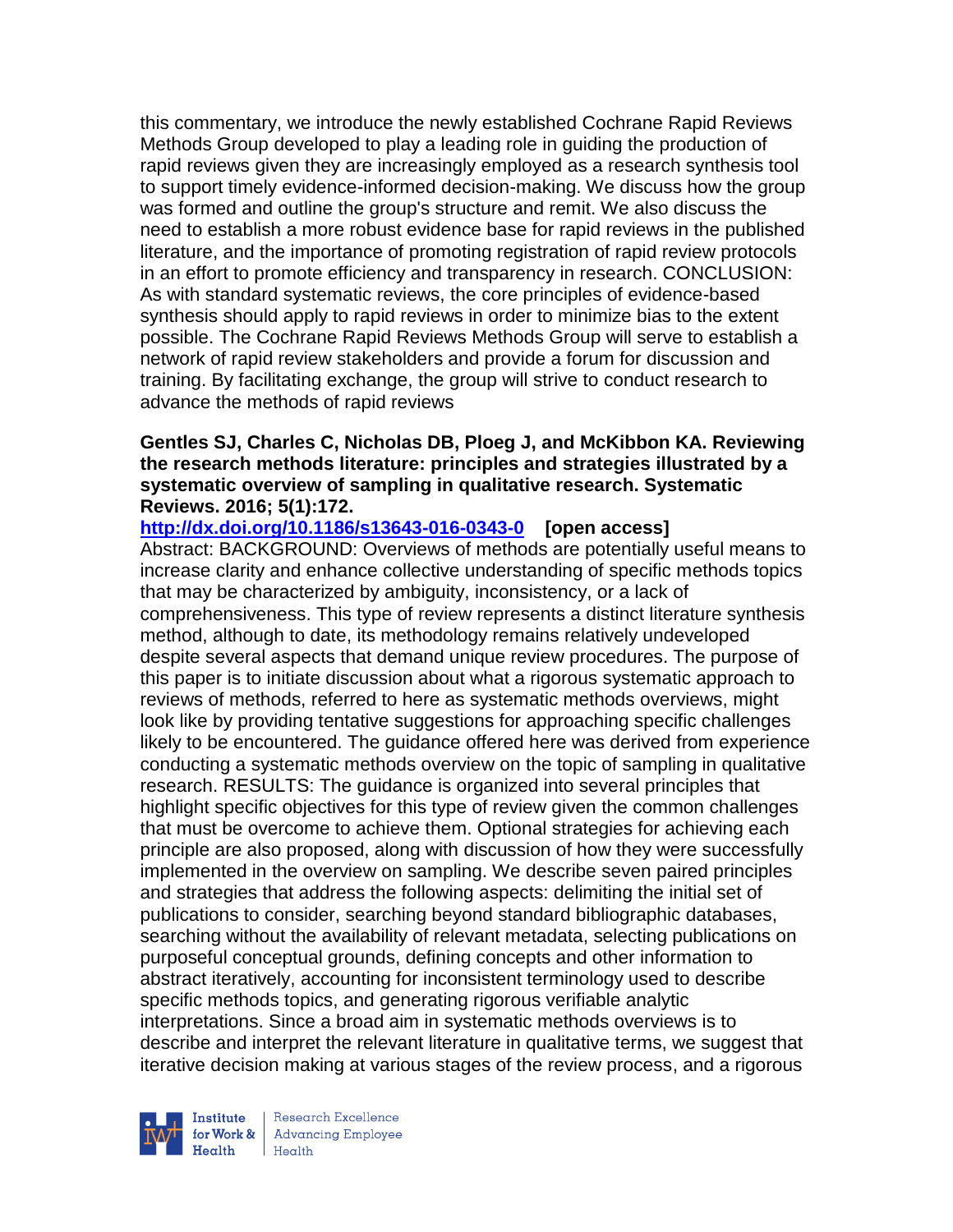qualitative approach to analysis are necessary features of this review type. CONCLUSIONS: We believe that the principles and strategies provided here will be useful to anyone choosing to undertake a systematic methods overview. This paper represents an initial effort to promote high quality critical evaluations of the literature regarding problematic methods topics, which have the potential to promote clearer, shared understandings, and accelerate advances in research methods. Further work is warranted to develop more definitive guidance

#### **Hebert J, Robitaille H, Turcotte S, and Legare F. Online dissemination strategies of a Canada research chair: overview and lessons learned. JMIR Research Protocols. 2017; 6(2):e27.**

#### **<http://dx.doi.org/10.2196/resprot.6413>[open access]**

Abstract: BACKGROUND: Little is known about the use of online dissemination strategies, such as websites and social media, to increase the visibility and uptake of research. OBJECTIVE: To describe two online dissemination strategies of the Canada Research Chair in Implementation of Shared Decision Making in Primary Care over an eight-year period. METHODS: Our two sources of online dissemination data were the website of the Canada Research Chair in Implementation of Shared Decision Making in Primary Care and the Chair's Twitter account. We conducted a content analysis of the news section of the website. We extracted website usage statistics using Google Analytics and analyzed indicators such as total number of visits, new and returning visitors, page views per visit, time spent onsite per visit, visitors' country of origin, and most popular pages. From the Chair's Twitter account, we collected the number of tweets, followers, and follows. We consulted Google Scholar to chart the trend in citations of the Chair's articles over the same period. RESULTS: From the website's inception in January 2008 to December 2015, we recorded an average of 7906 visits per year (3809 in 2008; 8874 in 2015), 65.85% of which involved new visitors (5206/7906). The average number of pages viewed per visit was 3.2 and average bounce rate was 57.87% (4575/7906). Visitors spent an average of two minutes and 12 seconds per visit. We computed visits from 162 countries, with the majority from Canada (5910/7906, 74.75%). In order of frequency, the seven most visited pages were: (1) home page with news of publications and grants (24,787 visits), (2) profile of Chairholder (8041 visits), (3) profiles of research team members (6272 visits), (4) list of research team members (4593 visits), (5) inventory of shared decision making (SDM) programs (1856 visits), (6) interprofessional approaches to SDM (1689 visits), and (7) description of Chair activities (1350 visits). From the inception of the Twitter account in April 2011 to November 30, 2016 we recorded 5831 tweets in French and English, 1679 followers, and 1112 follows. The total number of visits and visitors to the website increased during the first three years, stabilized, and then dropped slightly, while the number of returning visitors rose slightly. In comparison, citations of the Chair's articles increased steadily over the same period, rising more sharply as visits to the website declined. CONCLUSIONS: Over an eight-year period, visitors to the website increased in the first three years before levelling off.

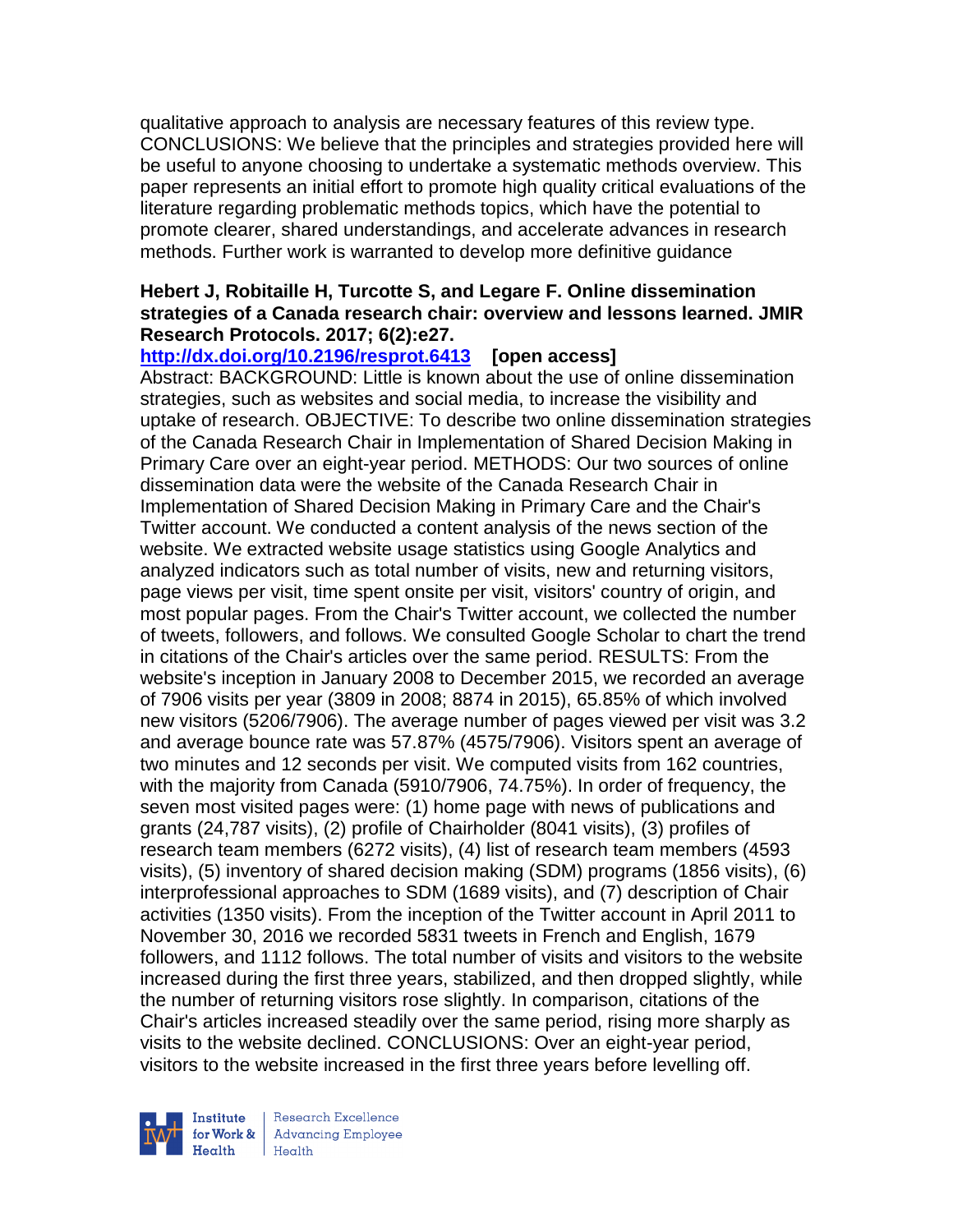Meanwhile, the Chair's citations rose continuously. There was no observable association between website visits or Twitter activity and rising citations. Our results suggest that online dissemination may not yet be a major determinant of research uptake or visibility in the scientific community

**Hutting N, Detaille SI, Heerkens YF, Engels JA, Staal JB, and Nijhuis-van der Sanden MW. Experiences of participants in a self-management program for employees with complaints of the arm, neck or shoulder (CANS): a mixed methods study. Journal of Occupational Rehabilitation. 2017; 27(1):35-48.** 

**<http://dx.doi.org/10.1007/s10926-016-9630-9>[open access]**

Abstract: Purpose To investigate the experiences of participants of a selfmanagement program for employees with complaints of the arm, neck or shoulder (CANS). The program consisted of six group sessions combined with an eHealth module. Methods Semi-structured interviews with the first 31 consecutive participants of the intervention group participating in a randomized controlled trial. Participants were interviewed after their last group session. Semistructured interviews were guided by an interview guide and audio-recorded. Data were analyzed using thematic analysis and the emerging themes were discussed. All participants in the intervention group were asked about their experiences with a questionnaire at three ( $n = 58$ ) and 12-months ( $n = 53$ ) followup. Results Most participants appreciated the diversity of the program and benefited from the interaction with their peers. The eHealth module, although not used by everyone, was generally experienced as positive, especially the section with the physical exercises. Participants obtained more insight into their complaints and increased awareness, which contributed to the acceptance of and coping with the complaints. There was also criticism about the content of the program and the lack of a follow-up session. Results of the questionnaires showed that participants had a high level of satisfaction. Conclusions In general, the intervention fitted the needs of employees with CANS. Participants obtained more knowledge and insight into their complaints, as well as increased awareness; all this contributed to a behavioral change and improved coping. Many participants made changes at work and during their leisure time, whereas some felt that continuing their 'changed' behavior would be a challenge

#### **Jorgensen JT, Karlsen S, Stayner L, Andersen J, and Andersen ZJ. Shift work and overall and cause-specific mortality in the Danish nurse cohort. Scandinavian Journal of Work, Environment & Health. 2017; 43(2):117-126. <http://dx.doi.org/10.5271/sjweh.3612>**

Abstract: Objectives Evidence of an effect of shift work on all-cause and causespecific mortality is inconsistent. This study aims to examine whether shift work is associated with increased all-cause and cause-specific mortality. Methods We linked 28 731 female nurses (age >/=44 years), recruited in 1993 or 1999 from the Danish nurse cohort where they reported information on shift work (night, evening, rotating, or day), to the Danish Register of Causes of Death to identify



Research Excellence for Work & Advancing Employee  $H_{\text{eath}}$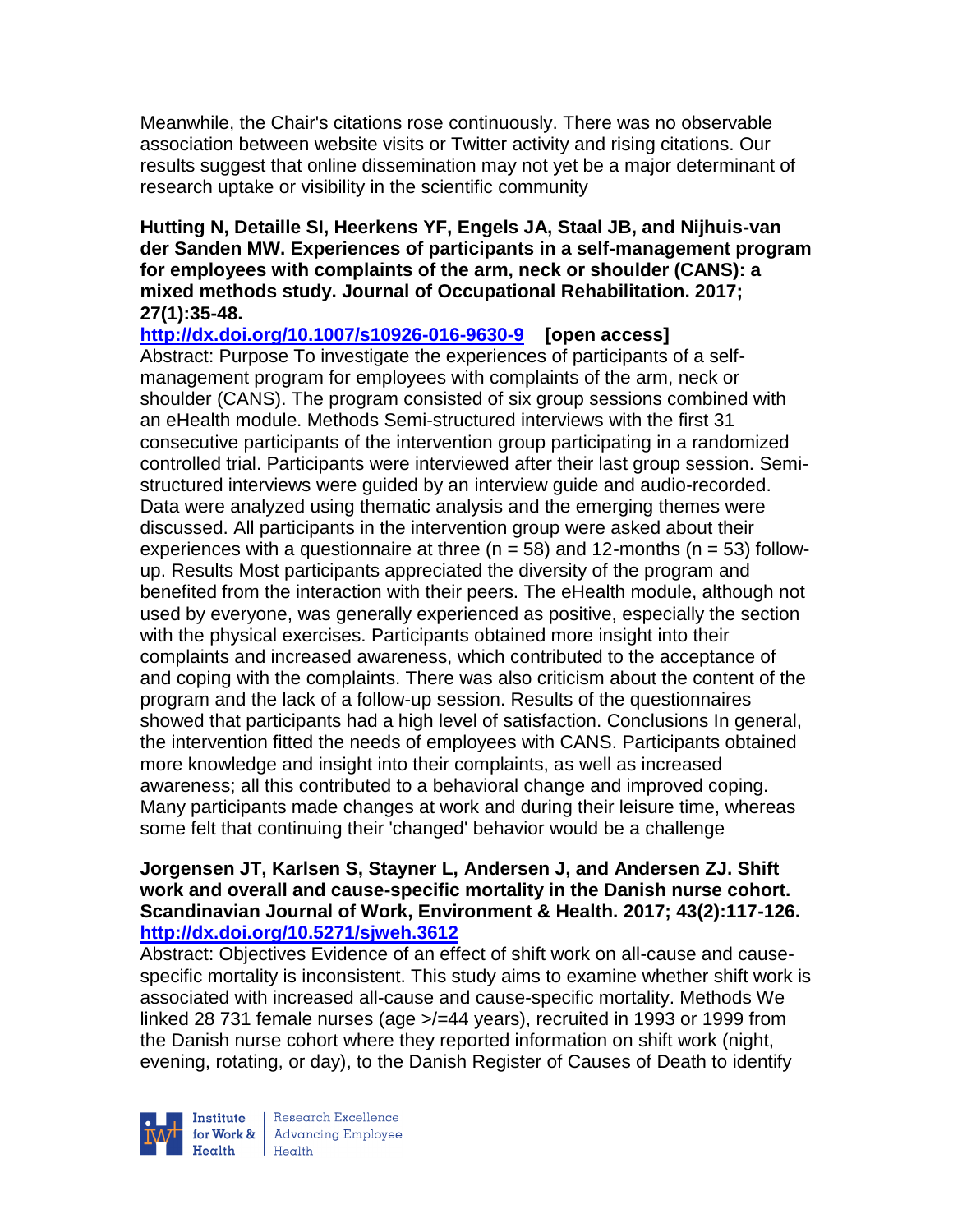deaths up to 2013. We used Cox regression models with age as the underlying scale to examine the associations between night, evening, and rotating shift work (compared to day shift work) and all-cause and cause-specific mortality in models adjusted for potentially confounding variables. Results Of 18 015 nurses included in this study, 1616 died during the study time period from the following causes: cardiovascular disease (N=217), cancer (N= 945), diabetes (N=20), Alzheimer's disease or dementia (N=33), and psychiatric diseases (N=67). We found that working night [hazard ratio (HR) 1.26, 95% confidence interval 95% CI) 1.05-1.51] or evening (HR 1.29, 95% CI 1.11-1.49) shifts was associated with a significant increase in all-cause mortality when compared to working day shift. We found a significant association of night shift work with cardiovascular disease (HR 1.71, 95% CI 1.09-2.69) and diabetes (HR 12.0, 95% CI 3.17-45.2, based on 8 cases) and none with overall cancer mortality (HR 1.05, 95% CI 0.81-1.35) or mortality from psychiatric diseases (HR 1.17, 95% CI 0.47-2.92). Finally, we found strong association between evening (HR 4.28, 95% CI 1.62-11.3) and rotating (HR 5.39, 95% CI 2.35-12.3) shift work and mortality from Alzheimer's disease and dementia (based on 8 and 14 deaths among evening and rotating shift workers, respectively). Conclusions Women working night and evening shifts have increased all-cause, cardiovascular, diabetes, and Alzheimer's and dementia mortality

#### **Lai HS, Szeto GP, and Chan CC. Injured workers' perception of loss and gain in the return to work process. Risk Management and Healthcare Policy. 2017; 10:7-16.**

#### **<http://dx.doi.org/10.2147/RMHP.S119479>[open access]**

Abstract: When a worker is injured at work, he has to face a tough decisionmaking process about when and how to return to work (RTW). This study tests how the prospect theory can be applied to influence the injured workers' perceptions about this important choice. One hundred forty-one injured workers were presented with wage- and pain-related information in four different message framing (negatively or positively) and precision (smaller or larger number) conditions. After exposure to the specific combination of this wage and pain information, the participants were asked to express intentions to RTW in terms of perceived chance, confidence, and anticipated sick leave duration. When asked to predict their RTW outcome, 101 participants (72.3%) responded favorably, whereas only 40 (27.7%) indicated an expectation for staying on sick leave. The present results did not show significant differences in the participants' responses to the positively and negatively framed information about wage and pain. However, it was noted that the control group that was presented with positive framing for both "wage" and "pain" information showed higher scores in expectation and confidence for RTW, whereas the Ambivalent Group that had both negative messages showed lower scores. Seventy-nine participants who had >/=60% perceived improvement in condition were selected for further analysis, and those who were presented with "wage loss" information rated significantly higher perceived chance of RTW than those in the "pain gain" group.

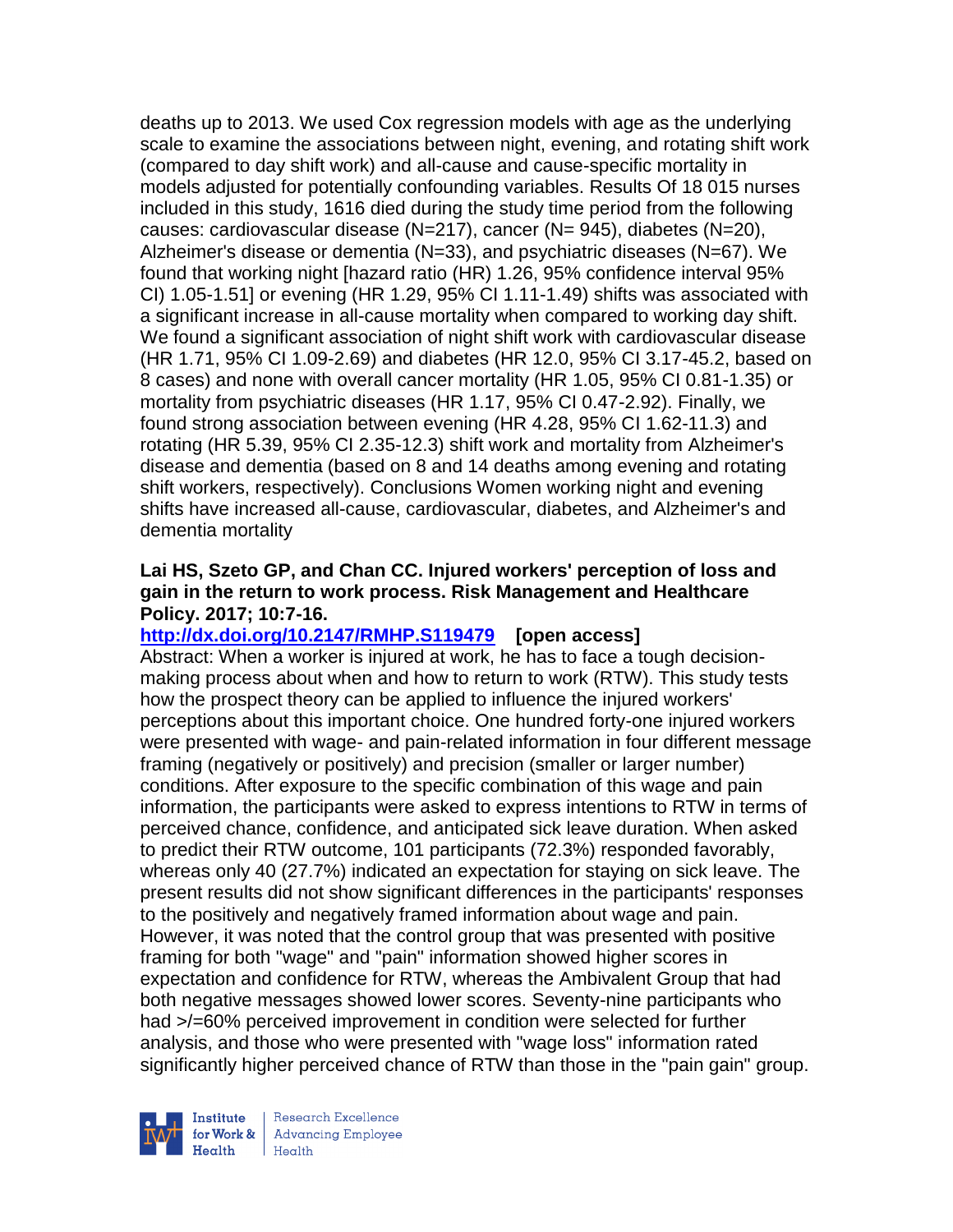More in-depth investigation is warranted on this topic, with a larger sample of injured workers to investigate the effects of message framing on the decisionmaking process about RTW

#### **Langi FL, Oberoi A, Balcazar FE, and Awsumb J. Vocational rehabilitation of transition-age youth with disabilities: a propensity-score matched study. Journal of Occupational Rehabilitation. 2017; 27(1):15-23. <http://dx.doi.org/10.1007/s10926-016-9627-4>**

Abstract: Objective To investigate the employment outcomes of vocational rehabilitation (VR) services for youth with disabilities in a targeted, enhanced, and contract-based secondary transition program as compared to the traditional VR transition services. Methods A population-based study was conducted on 4422 youth with physical, intellectual, learning, mental and hearing disabilities aged 14-21 at application and whose case was closed after receiving VR transition services in a Midwestern state. Selected youth were classified into either targeted secondary transition program (START) or non-START treatment group. The employment outcomes of the groups were compared using propensity-score matching procedures. Results 2211 youth with disabilities in each treatment group were successfully matched based on demographic characteristics, types of disabilities, existence of severe functional limitations, and year of referral. The overall rehabilitation rate was 57 % [95 % confidence interval (CI) 56-59 %], where the START group rate was 61 % (95 % CI 59-63 %) and the non-START group 53 % (95 % CI 51-55 %). The propensity-score matched odds ratio (OR) was 1.40 (95 % CI 1.24-1.58; p < 0.001). Subgroup analyses showed that the odds of rehabilitation in youth with disabilities were consistently higher when they were in START as compared to non-START (OR ranged from 1.27 to 1.92 with  $p < 0.05$  except for the Hispanic subgroup). Conclusion The results suggest that VR services in a targeted, enhanced, and contract-based secondary transition program are more effective in transitioning youth with disabilities to employment than the regular VR transition services

**Lorenc T, Felix L, Petticrew M, Melendez-Torres GJ, Thomas J, Thomas S, O'Mara-Eves A, and Richardson M. Meta-analysis, complexity, and heterogeneity: a qualitative interview study of researchers' methodological values and practices. Systematic Reviews. 2016; 5(1):192. <http://dx.doi.org/10.1186/s13643-016-0366-6>[open access]** Abstract: BACKGROUND: Complex or heterogeneous data pose challenges for systematic review and meta-analysis. In recent years, a number of new methods have been developed to meet these challenges. This qualitative interview study aimed to understand researchers' understanding of complexity and heterogeneity and the factors which may influence the choices researchers make in synthesising complex data. METHODS: We conducted interviews with a purposive sample of researchers ( $N = 19$ ) working in systematic review or metaanalysis across a range of disciplines. We analysed data thematically using a framework approach. RESULTS: Participants reported using a broader range of

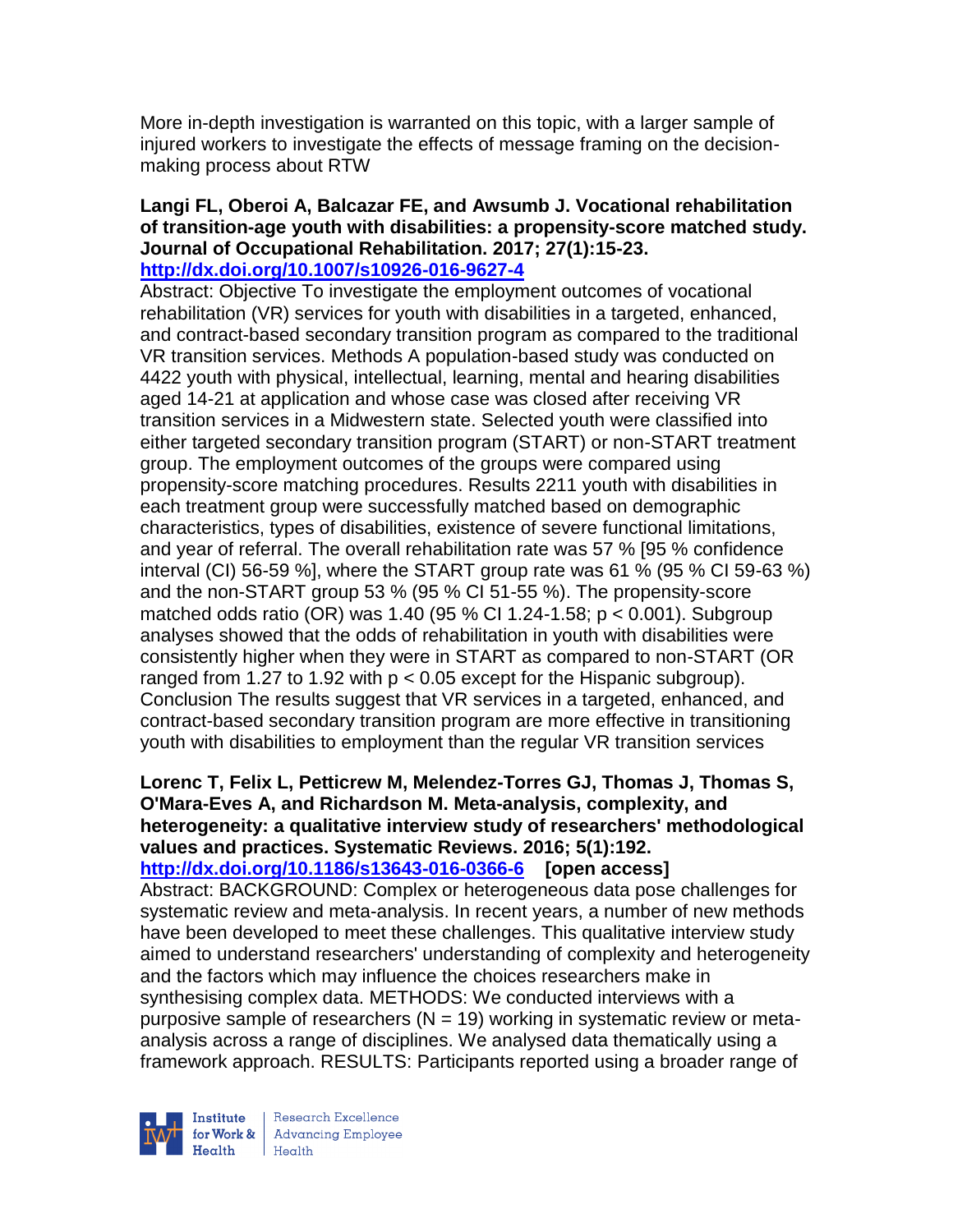methods and data types in complex reviews than in traditional reviews. A range of techniques are used to explore heterogeneity, but there is some debate about their validity, particularly when applied post hoc. CONCLUSIONS: Technical considerations of how to synthesise complex evidence cannot be isolated from questions of the goals and contexts of research. However, decisions about how to analyse data appear to be made in a largely informal way, drawing on tacit expertise, and their relation to these broader questions remains unclear

#### **Martin-Roman A and Moral A. A methodological proposal to evaluate the cost of duration moral hazard in workplace accident insurance. European Journal of Health Economics. 2017;[Epub ahead of print]. <http://dx.doi.org/10.1007/s10198-017-0878-6>**

Abstract: The cost of duration moral hazard in workplace accident insurance has been amply explored by North-American scholars. Given the current context of financial constraints in public accounts, and particularly in the Social Security system, we feel that the issue merits inquiry in the case of Spain. The present research posits a methodological proposal using the econometric technique of stochastic frontiers, which allows us to break down the duration of work-related leave into what we term "economic days" and "medical days". Our calculations indicate that during the 9-year period spanning 2005-2013, the cost of sick leave amongst full-time salaried workers amounted to 6920 million Euros (in constant 2011 Euros). Of this total, and bearing in mind that "economic days" are those attributable to duration moral hazard, over 3000 million Euros might be linked to workplace absenteeism. It is on this figure where economic policy measures might prove more effective

#### **Milat AJ and Li B. Narrative review of frameworks for translating research evidence into policy and practice. Public Health Research & Practice. 2017; 27(1):e2711704.**

#### **<http://dx.doi.org/10.17061/phrp2711704>[open access]**

Abstract: BACKGROUND: A significant challenge in research translation is that interested parties interpret and apply the associated terms and conceptual frameworks in different ways. The purpose of this review was to: a) examine different research translation frameworks; b) examine the similarities and differences between the frameworks; and c) identify key strengths and weaknesses of the models when they are applied in practice. METHODS: The review involved a keyword search of PubMed. The search string was (translational research OR knowledge translation OR evidence to practice) AND (framework OR model OR theory) AND (public health OR health promotion OR medicine). Included studies were published in English between January 1990 and December 2014, and described frameworks, models or theories associated with research translation. RESULTS: The final review included 98 papers, and 41 different frameworks and models were identified. The most frequently applied knowledge translation framework in the literature was RE-AIM, followed by the knowledge translation continuum or 'T' models, the Knowledge to Action



Research Excellence for Work & Advancing Employee<br>Health Health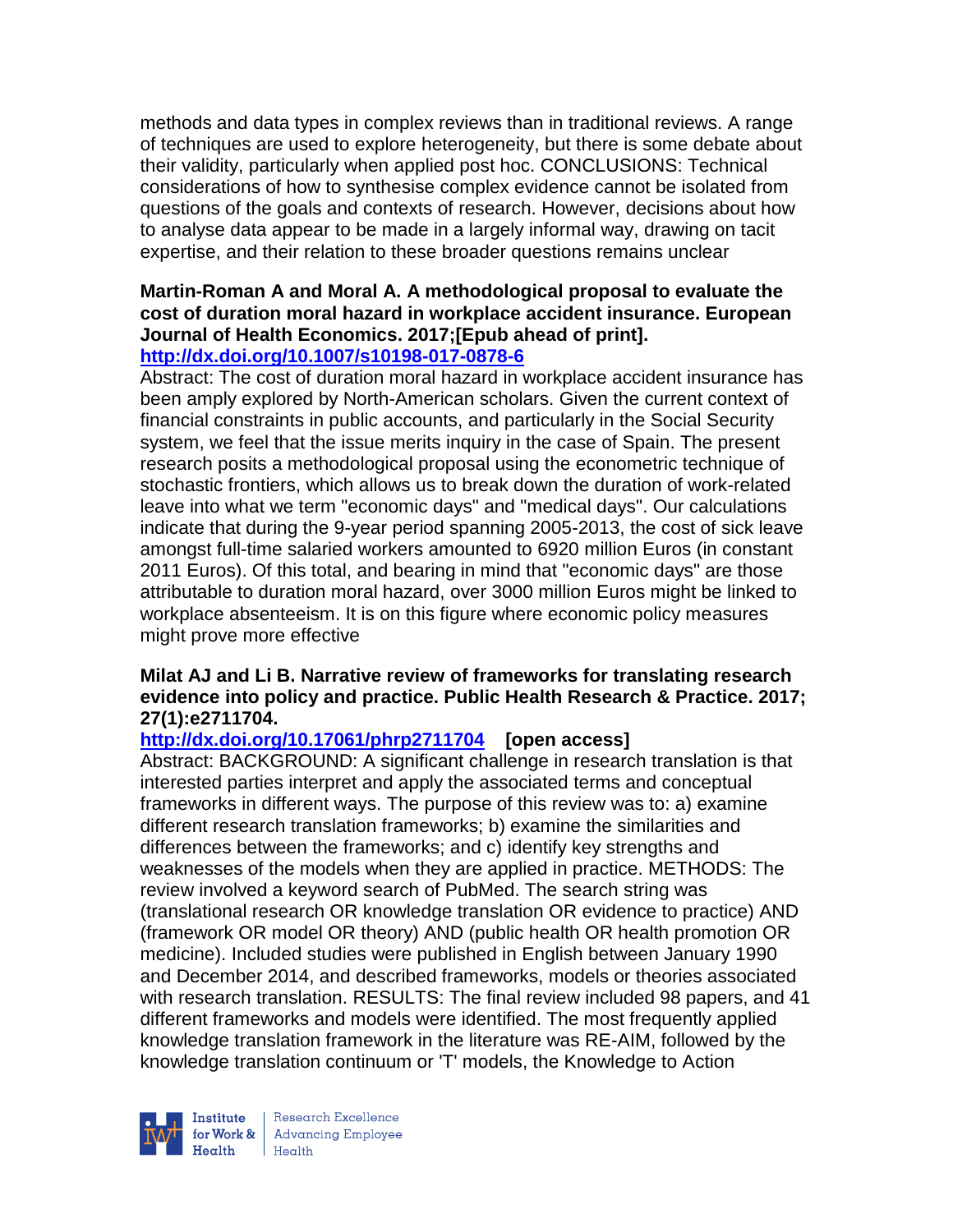framework, the PARiHS framework, evidence based public health models, and the stages of research and evaluation model. CONCLUSION: The models identified in this review stem from different fields, including implementation science, basic and medical sciences, health services research and public health, and propose different but related pathways to closing the research-practice gap

#### **Nielsen MB and Knardahl S. Does human resource primacy moderate the impact of psychological distress on subsequent risk for disability retirement? Scandinavian Journal of Work, Environment & Health. 2017; 43(2):187-190.**

#### **<http://dx.doi.org/10.5271/sjweh.3621>**

Abstract: Objective Human resource primacy (HRP) refers to employees' perceptions of how the organization shows interests in its employees' welfare, happiness, and health. The aims of this study were to determine whether (i) perceptions of HRP are related to the risk for disability retirement and (ii) HRP moderates the impact of psychological distress on later risk for disability retirement. Methods The study relied on a combination of self-report survey questionnaire data on HRP and psychological distress supplemented with official register data on disability benefits from the Norwegian Labor and Welfare Administration. The sample comprised 14 501 Norwegian employees from various occupations and industries. Results HRP was significantly associated with reduced risk of disability retirement [hazard ratio (HR) in bivariate analysis 0.84, 95% confidence interval (95% CI) 0.77-0.93] and after adjusting for gender and educational level. However, HRP (HR 0.97, 95% CI 0.87-1.07) was not associated with later risk for disability retirement after adjusting for psychological distress and did not moderate the association between psychological distress and disability retirement. Conclusions A positive impression of HRP may reduce the risk of disability retirement in general but not in cases following psychological distress. Upcoming research should identify other factors that may be more beneficial with regard to reducing the risk for disability retirement following distress

# **Oakman J, Kinsman N, and Briggs AM. Working with persistent pain: an exploration of strategies utilised to stay productive at work. Journal of Occupational Rehabilitation. 2017; 27(1):4-14.**

# **<http://dx.doi.org/10.1007/s10926-016-9626-5>**

Abstract: Purpose Maintaining productive employment for people with persistent pain conditions is challenging. This study aims to explore supports-work and nonwork- used by employees to assist them in maintaining productive employment. Methods An exploratory, mixed-methods study comprising a questionnaire battery followed by semi-structured interviews to collect in-depth qualitative data was undertaken. The questionnaires measured descriptive variables used to select participants for interviews based on maximum heterogeneity sampling. Thirty-five semi-structured interviews were undertaken (14 males; 21 females). The interview schedule covered: employment situation, workplace challenges,

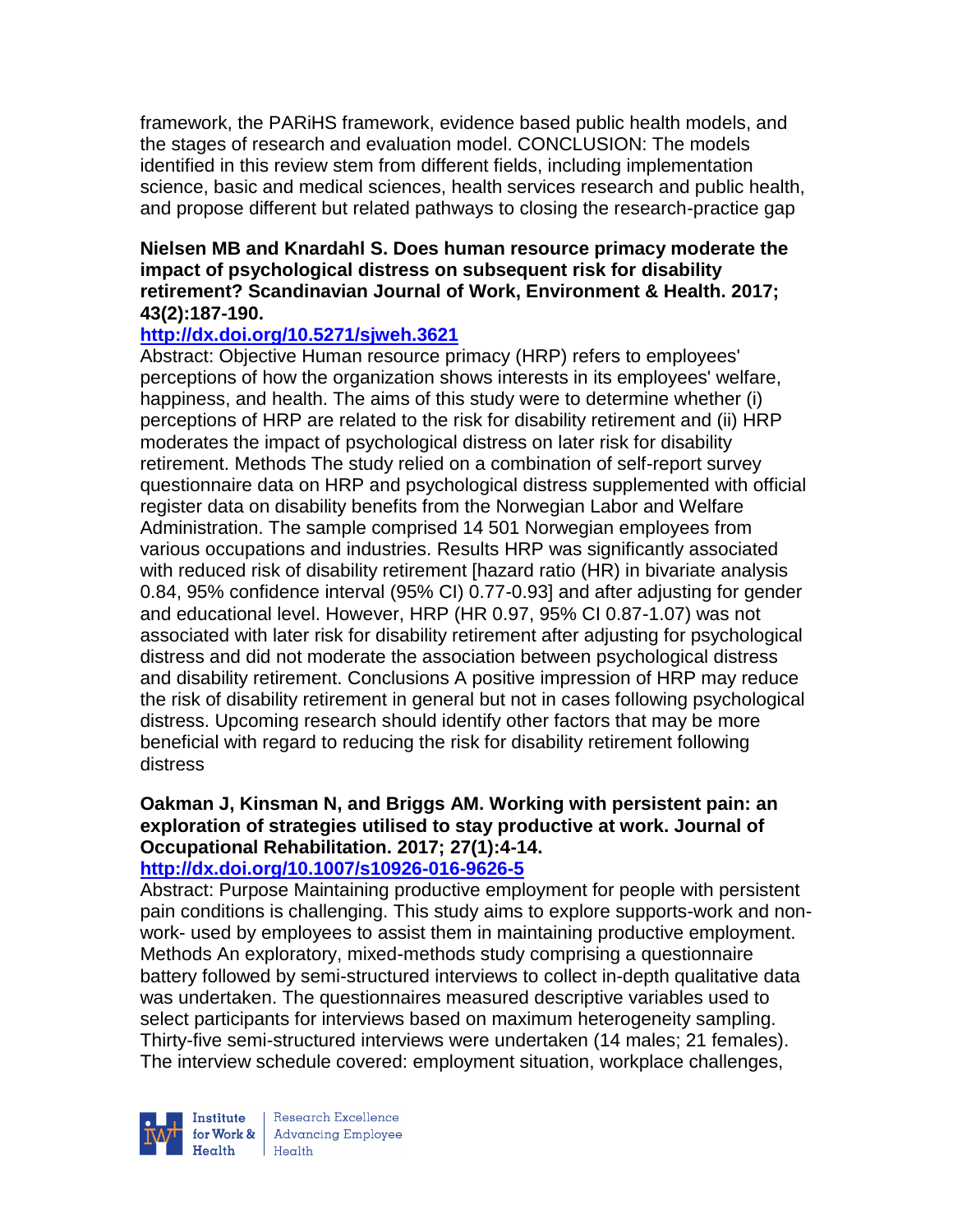workplace supports, coping strategies, motivations, future employment options and any other resources utilised. Inductive content analysis was undertaken using a grounded theory approach to systematically explore the data. Results Three key themes were identified: barriers to working productively, enablers to working productively, disclosing my condition at work. A key determinant of maintaining productive employment was a supportive employer. In addition, flexibility in the work organisation was also pivotal in maintaining sustainable, productive employment. An important issue emerged with regard to disclosure of one's condition to an employer. For some, this was a significant barrier to employment. Conclusions To ensure sustainable employment is attainable for those with persistent pain conditions, a good match is required between an employee and their work. Workplace accommodations may assist with improving job fit but this requires disclosure of a condition to an employer. Weighing up the risks and benefits of disclosure is difficult, and may be assisted by knowledge of available supports to assist with maintaining ongoing employment

#### **O'Donoughue JL and Anstey KJ. The use of secondments as a tool to increase knowledge translation. Public Health Research & Practice. 2017; 27(1):e2711708.**

**<http://dx.doi.org/10.17061/phrp2711708>[open access]**

Abstract: This paper discusses the use of secondments as a tool to increase knowledge translation between academics and policy makers by developing individual capacity. A case study is presented of a reciprocal secondment between a government department and a university. Enablers of knowledge translation included flexibility and support, a prior relationship between the two organisations, and a government culture that values use of research in policy making. Barriers included the lack of a planned approach with agreed outcomes, and a lack of evaluation at the end of the secondment. Recommendations for future secondments include establishing ongoing secondments between organisations; trialling different types of secondments; and having a detailed plan at the beginning of a secondment, including how the success of the secondment will be measured, and a formal evaluation at the end

#### **Palmer KT, D'Angelo S, Harris EC, Linaker C, Sayer AA, Gale CR, Evandrou M, van Staa T, Cooper C, and Coggon D. Sleep disturbance and the older worker: findings from the Health and Employment after Fifty study. Scandinavian Journal of Work, Environment & Health. 2017; 43(2):136-145. <http://dx.doi.org/10.5271/sjweh.3618>**

Abstract: Objectives The aim of this study was to characterize the descriptive epidemiology of insomnia in midlife and explore the relative importance of different occupational risk factors for insomnia among older workers. Methods A questionnaire was mailed to all adults aged 50-64 years registered with 24 English general practices. Insomnia was defined as having at least one of four problems with sleep severely in the past three months. Subjects were also asked about employment conditions, feelings concerning work, and their health.

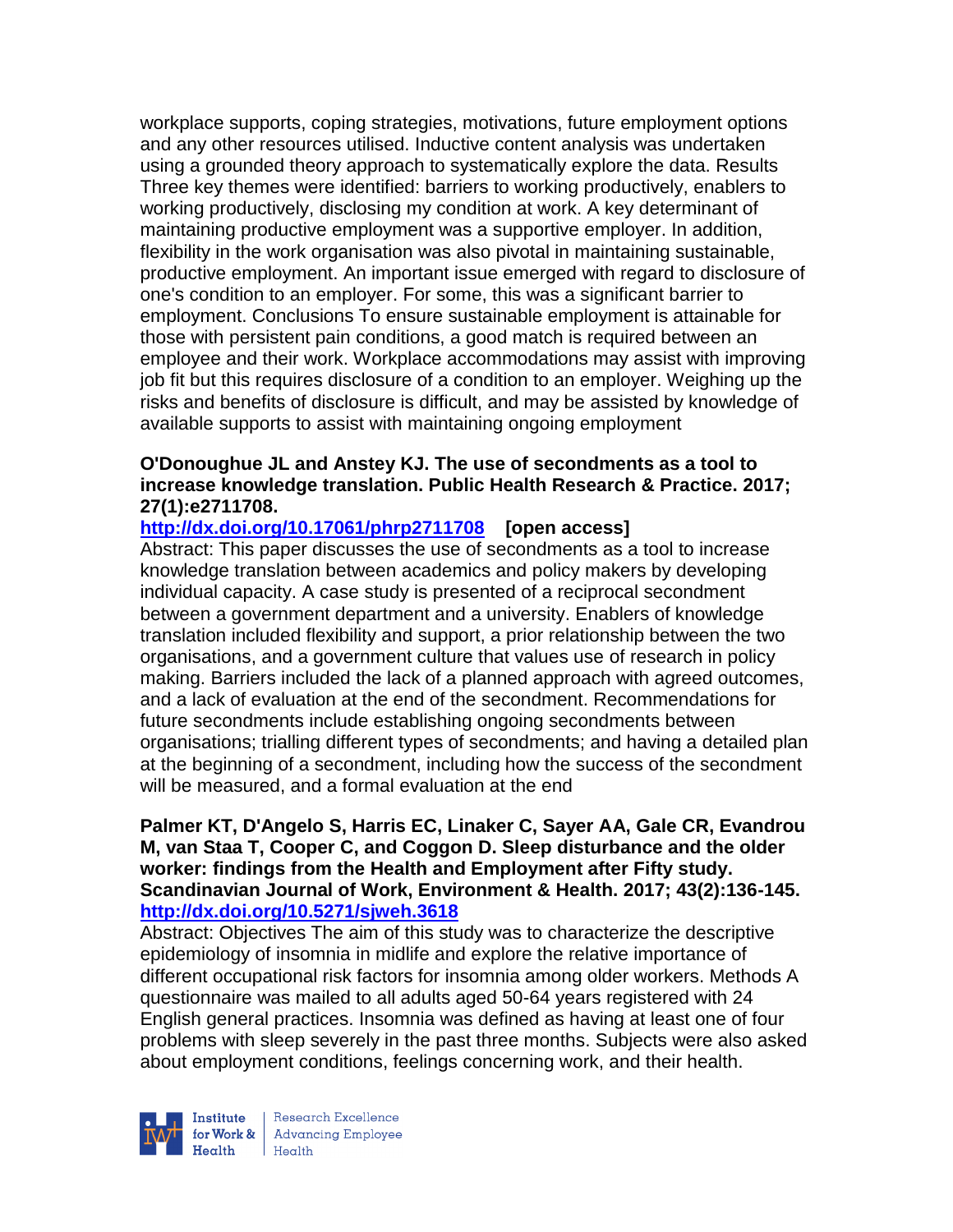Associations were assessed by logistic regression and population attributable fractions (PAF) calculated. Results Analysis was based on 8067 respondents (5470 in paid work), 18.8% of whom reported insomnia. It was more common among women, smokers, obese individuals, those living alone, and those in financial hardship, and less prevalent among the educated, those in South-East England, and those with friendships and leisure-time pursuits. Occupational risk factors included unemployment, shift working, lack of control and support at work, job insecurity, job dissatisfaction and several of its determinants (lacking a sense of achievement, feeling unappreciated, having difficult work colleagues, feeling unfairly criticized). Population burden of insomnia was associated more strongly with difficulties in coping with work demands, job insecurity, difficult colleagues, and lack of friendships at work [population attributable fraction (PAF) 15-33%] than shift work and lack of autonomy or support (PAF 5-7%). It was strongly associated with seven measures of poorer self-assessed health. Conclusions Employment policies aimed at tackling insomnia among older workers may benefit from focusing particularly on job-person fit, job security and relationships in the workplace

#### **Pedder H, Sarri G, Keeney E, Nunes V, and Dias S. Data extraction for complex meta-analysis (DECiMAL) guide. Systematic Reviews. 2016; 5(1):212.**

# **<http://dx.doi.org/10.1186/s13643-016-0368-4>[open access]**

Abstract: As more complex meta-analytical techniques such as network and multivariate meta-analyses become increasingly common, further pressures are placed on reviewers to extract data in a systematic and consistent manner. Failing to do this appropriately wastes time, resources and jeopardises accuracy. This guide (data extraction for complex meta-analysis (DECiMAL)) suggests a number of points to consider when collecting data, primarily aimed at systematic reviewers preparing data for meta-analysis. Network meta-analysis (NMA), multiple outcomes analysis and analysis combining different types of data are considered in a manner that can be useful across a range of data collection programmes. The guide has been shown to be both easy to learn and useful in a small pilot study

#### **Pollock M, Fernandes RM, Becker LA, Featherstone R, and Hartling L. What guidance is available for researchers conducting overviews of reviews of healthcare interventions? A scoping review and qualitative metasummary. Systematic Reviews. 2016; 5(1):190.**

**<http://dx.doi.org/10.1186/s13643-016-0367-5>[open access]**

Abstract: BACKGROUND: Overviews of reviews (overviews) compile data from multiple systematic reviews to provide a single synthesis of relevant evidence for decision-making. Despite their increasing popularity, there is limited methodological guidance available for researchers wishing to conduct overviews. The objective of this scoping review is to identify and collate all published and unpublished documents containing guidance for conducting overviews examining

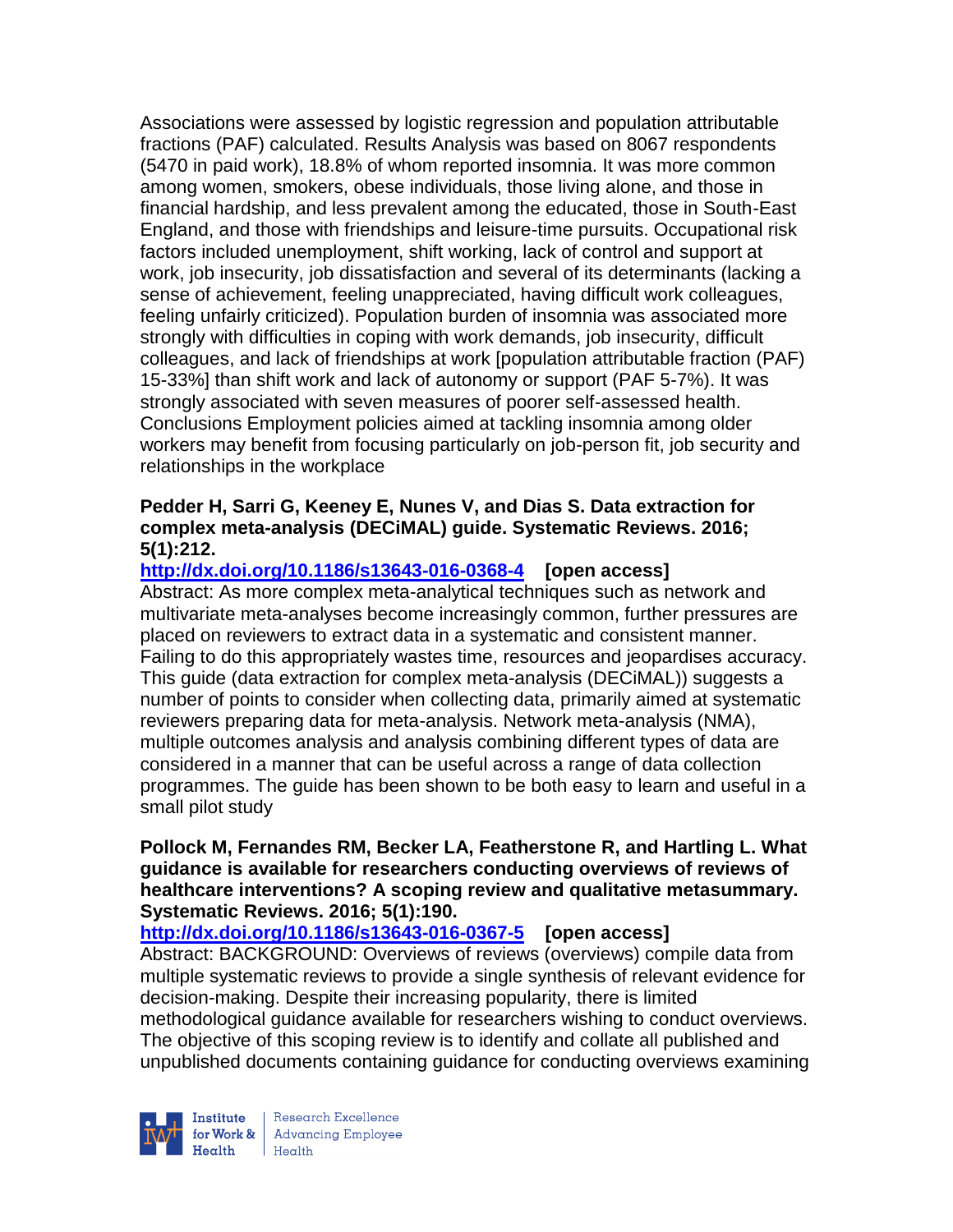the efficacy, effectiveness, and/or safety of healthcare interventions. Our aims were to provide a map of existing guidance documents; identify similarities, differences, and gaps in the guidance contained within these documents; and identify common challenges involved in conducting overviews. METHODS: We conducted an iterative and extensive search to ensure breadth and comprehensiveness of coverage. The search involved reference tracking, database and web searches (MEDLINE, EMBASE, DARE, Scopus, Cochrane Methods Studies Database, Google Scholar), handsearching of websites and conference proceedings, and contacting overview producers. Relevant guidance statements and challenges encountered were extracted, edited, grouped, abstracted, and presented using a qualitative metasummary approach. RESULTS: We identified 52 guidance documents produced by 19 research groups. Relatively consistent guidance was available for the first stages of the overview process (deciding when and why to conduct an overview, specifying the scope, and searching for and including systematic reviews). In contrast, there was limited or conflicting guidance for the latter stages of the overview process (quality assessment of systematic reviews and their primary studies, collecting and analyzing data, and assessing quality of evidence), and many of the challenges identified were also related to these stages. An additional, overarching challenge identified was that overviews are limited by the methods, reporting, and coverage of their included systematic reviews. CONCLUSIONS: This compilation of methodological guidance for conducting overviews of healthcare interventions will facilitate the production of future overviews and can help authors address key challenges they are likely to encounter. The results of this project have been used to identify areas where future methodological research is required to generate empirical evidence for overview methods. Additionally, these results have been used to update the chapter on overviews in the next edition of the Cochrane Handbook for Systematic Reviews of Interventions

#### **Spector JT and Reul NK. Promoting early, safe return to work in injured employees: a randomized trial of a supervisor training intervention in a healthcare setting. Journal of Occupational Rehabilitation. 2017; 27(1):70- 81.**

#### **<http://dx.doi.org/10.1007/s10926-016-9633-6>**

Abstract: Purpose Supervisors in the healthcare sector have the potential to contribute to disability prevention in injured employees. Published data on the evaluation of return to work (RTW) interventions aimed at direct supervisors are scarce. We sought to determine the effect of a brief audiovisual supervisor training module on supervisor RTW attitudes and knowledge. Methods A parallelgroup study, using equal randomization, comparing the training module intervention to usual practice in healthcare supervisors at a quaternary care hospital was conducted. Differences between groups in changes in RTW attitude and knowledge survey question scores between baseline and 3 months were assessed using the Mann-Whitney U test. The Benjamini-Hochberg-Yekutieli



Research Excellence for Work & Advancing Employee<br>Health Health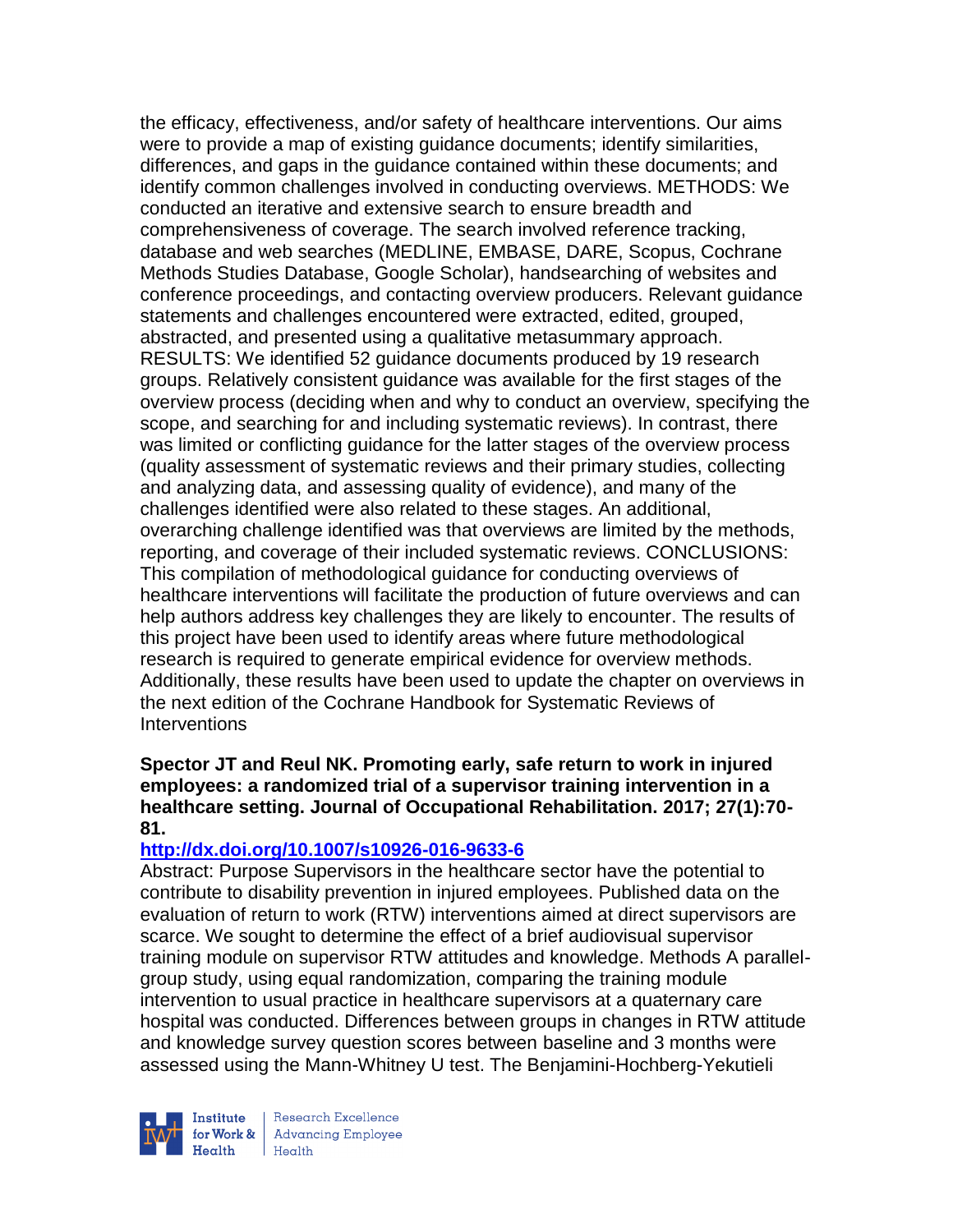procedure was used to control for false discovery rate and generate adjusted p values. Results Forty supervisors were allocated to the intervention group and 41 to the usual practice group. Attitude and knowledge scores for most questions improved between baseline and immediately after intervention administration. Comparing intervention ( $n = 33$ ) and usual practice groups ( $n = 37$ ), there was a trend toward greater increase between baseline and 3 months follow-up in agreement that the supervisor can manage the RTW process ( $U = 515$ , adjusted p value = 0.074) and in confidence that the supervisor can answer employees' questions (U = 514, adjusted p value =  $0.074$ ) in the intervention group, although these findings were not statistically significant. Conclusions The training intervention may have provided the initial tools for supervisors to navigate the RTW process in collaboration with others in the RTW community of practice. A larger study with longer follow-up is needed to confirm results

**Stansfield C, Dickson K, and Bangpan M. Exploring issues in the conduct of website searching and other online sources for systematic reviews: how can we be systematic? Systematic Reviews. 2016; 5(1):191. <http://dx.doi.org/10.1186/s13643-016-0371-9>[open access]** Abstract: Websites and online resources outside academic bibliographic databases can be significant sources for identifying literature, though there are challenges in searching and managing the results. These are pertinent to systematic reviews that are underpinned by principles of transparency, accountability and reproducibility. We consider how the conduct of searching these resources can be compatible with the principles of a systematic search. We present an approach to address some of the challenges. This is particularly relevant when websites are relied upon to identify important literature for a review. We recommend considering the process as three stages and having a considered rationale and sufficient recordkeeping at each stage that balances transparency with practicality of purpose. Advances in technology and recommendations for website providers are briefly discussed

#### **Thackway S, Campbell D, and Loppacher T. A long-term, strategic approach to evidence generation and knowledge translation in NSW, Australia. Public Health Research & Practice. 2017; 27(1):e2711702. <http://dx.doi.org/10.17061/phrp2711702>[open access]**

Abstract: There is a growing body of literature about the barriers to, and enablers of, the use of research evidence in policy and practice. Research funders are in a unique position to influence activities aimed at promoting research use. During the past decade, NSW (New South Wales) Health has systematically built and invested in an integrated population and health services research portfolio made up of different types of investment and policy focuses. Each of these investments has an explicit focus on translation. Ensuring a long-term, sustained, strategic approach to priority-driven research generation, true coproduction of evidence and effective knowledge translation will continue to deliver results for NSW. The NSW Population Health Research Strategy 2017-2021, currently in development,



Institute Research Excellence<br>
for Work & Advancing Employee<br>
Health Health  $H_{\text{eath}}$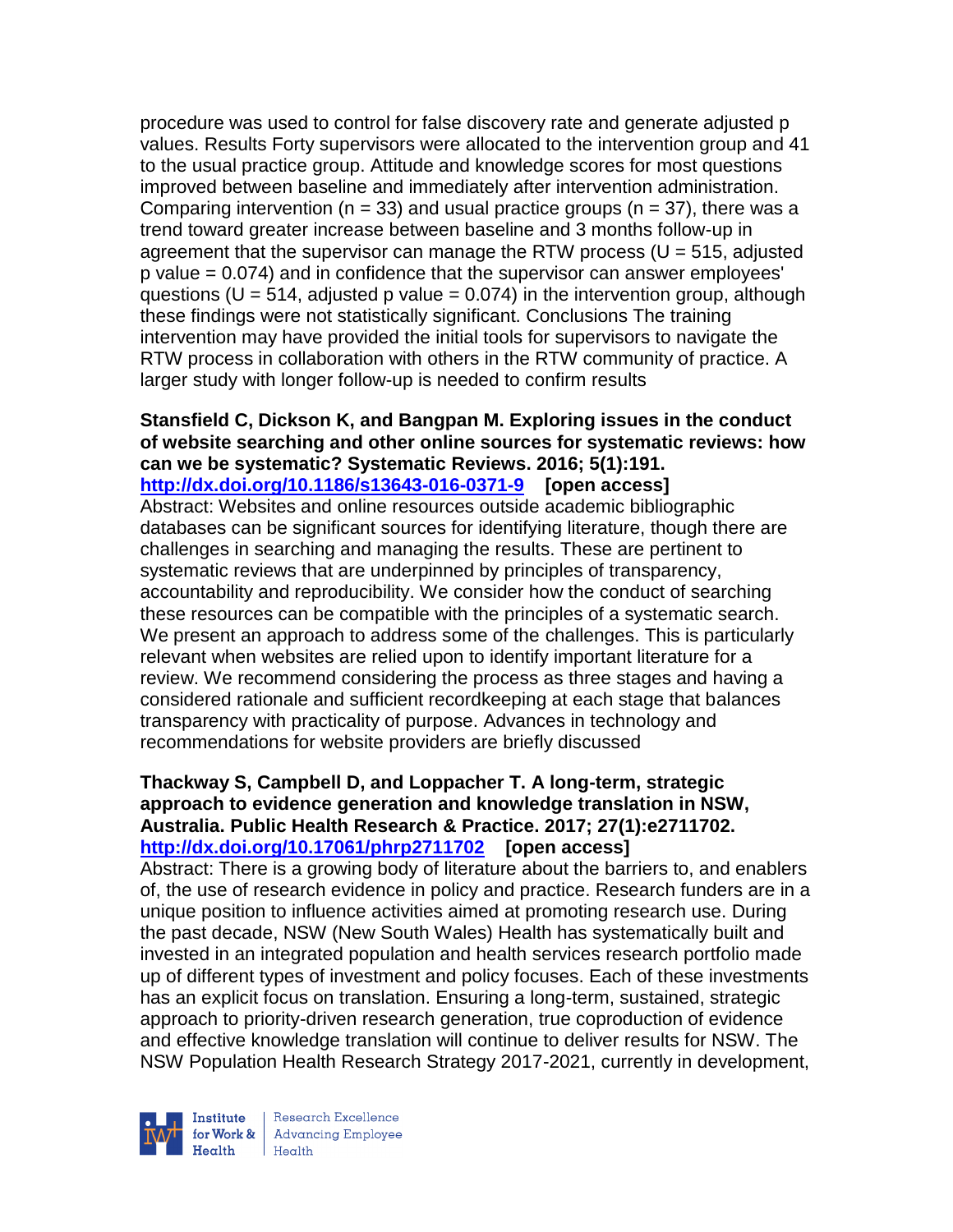will have a strong emphasis on fostering environments and actions that promote the use of research in policy and practice

**van Vilsteren M, Boot CR, Twisk JW, Steenbeek R, Voskuyl AE, van Schaardenburg D, and Anema JR. One year effects of a workplace integrated care intervention for workers with rheumatoid arthritis: results of a randomized controlled trial. Journal of Occupational Rehabilitation. 2017; 27(1):128-136.** 

**<http://dx.doi.org/10.1007/s10926-016-9639-0>[open access]** Abstract: Purpose To evaluate the effectiveness of a workplace integrated care intervention on at-work productivity loss in workers with rheumatoid arthritis (RA) compared to usual care. Methods In this randomized controlled trial, 150 workers with RA were randomized into either the intervention or control group. The intervention group received an integrated care and participatory workplace intervention. Outcome measures were the Work Limitations Questionnaire, Work Instability Scale for RA, pain, fatigue and quality of life (RAND 36). Participants filled out a questionnaire at baseline, and after 6 and 12 months. We performed linear mixed models to analyse the outcomes. Results Participants were on average 50 years of age, and mostly female. After 12 months, no significant intervention effect was found on at-work productivity loss. We also found no significant intervention effects on any of the secondary outcomes. Conclusions We did not find evidence for the effectiveness of our workplace integrated care intervention after 12 months of follow up. Future studies should focus on investigating the intervention in groups of workers with severe limitations in work functioning, and an unstable work situation

#### **Wiemer A, Molders C, Fischer S, Kawohl W, and Rossler W. Effectiveness of medical rehabilitation on return-to-work depends on the interplay of occupation characteristics and disease. Journal of Occupational Rehabilitation. 2017; 27(1):59-69.**

# **<http://dx.doi.org/10.1007/s10926-016-9632-7>**

Abstract: Introduction Work disability causes high costs for economy, organizations, and employees. However, medical rehabilitation does not always enable employees to return to their old jobs. In the present study, we investigated how disease classification and work characteristics interact in predicting the success of medical rehabilitation in terms of one's ability to return to a former job. Methods To this end, we matched 2009 patient data from the German Statutory Pension Insurance agency with job characteristics data from the Occupational Information Network (O\*NET) 17.0 database. We used a multilevel approach and a sample of N = 72,029, nested in 194 occupational groups. Results We found that workers are less likely to reenter a former job if mental illnesses coincide with emotionally demanding labor and if musculoskeletal diseases coincide with extreme environmental conditions. We did not find different effects between occupational groups for other types of diseases (circulatory system, neoplasms, injuries, others). Conclusion Thus, the contextual overlap of disease and



Research Excellence **Example 3** Advancing Employee  $H_{\text{eath}}$